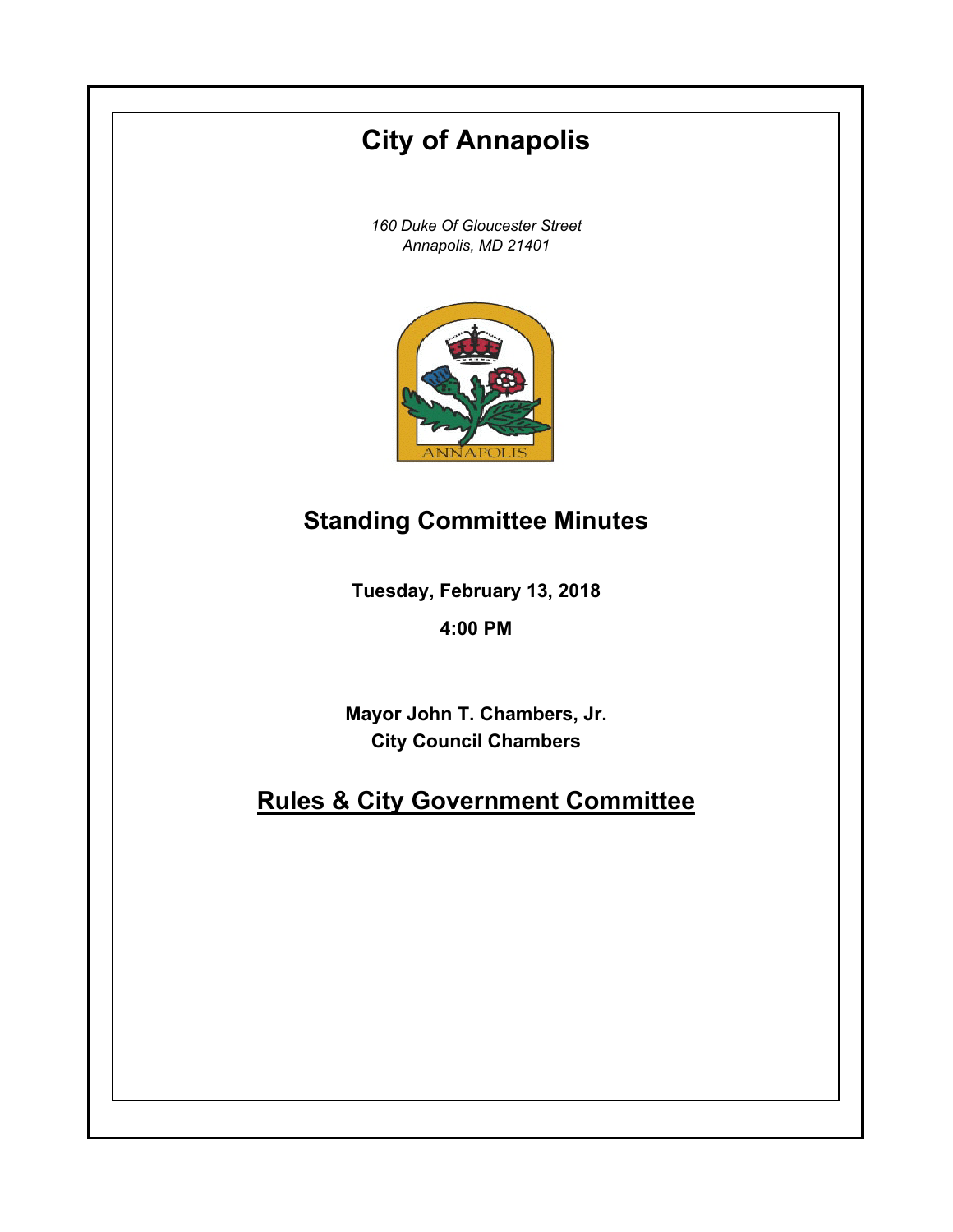## 1. Call To Order

**Chairwoman Finalyson called the meeting to order at 4:13 p.m.**

2. Roll Call

**Present:** 3 - Finlayson, Savidge and Arnett

3. Business before Committee

#### **a. Approval of Minutes**

[RCG020918](http://annapolismd.legistar.com/gateway.aspx?m=l&id=/matter.aspx?key=3527) Approval of Minutes for the Regular Meeting

**Chairman Arnett moved to approve. Seconded. A roll call vote was taken. The motion CARRIED by the following vote:**

- **Aye:** 3 Finlayson, Savidge and Arnett
- **b.** [ID-25-18](http://annapolismd.legistar.com/gateway.aspx?m=l&id=/matter.aspx?key=3492) Presentation: Boards and Commissions

*Public Engagement/Community Relations Specialist Rowel was present and provided the committee with an overview on Boards and Commissions. There are several vacancies that he will be filling. Alderman Arnett would like staff to come to the committee's on a regular basis with reports on boards and commissions. Chairwoman Finlayson would like to see the minutes from the boards and commissions before the end of the year, which would help to eliminate any potential problems. The Committee would like to see more training for board members. Alderman Savidge would like the Board's City Liaison to play more of a role. Chairwoman Finlayson would like for the committee members to have a copy of the vacancy list. Alderman Arnett would like rules and procedures in place for the boards and commissions, and would like for them to be approved by the appropriate committees. Chairwoman Finlayson would like an update from Mr. Rowel at next month's meeting.*

### 4. Legislation before Committee

[O-1-18](http://annapolismd.legistar.com/gateway.aspx?m=l&id=/matter.aspx?key=3453) **Public Ethics and Financial Disclosure -** For the purpose of updating and amending the Ethics Code of Annapolis pursuant to the passage of HB 1386, effective October 1, 2017 and HB 879, effective January 1, 2019; clarifying certain definitions; ensuring City officials and employees are aware of their responsibilities pursuant to the Ethics Code; extending conflict of interest provisions to include lobbyists; amending the use of prestige of office restrictions; changing current policy regarding the reviewing and copying of financial disclosure statements by the public; removing the Alcoholic Beverage Control Board members from the financial disclosure filing requirements in accordance with recently enacted state law; making minor editorial changes; and matters generally relating to updating and amending the Ethics Code.

*Ethics Commission members Jim Dolezal, Chairman, and Kevin Chase, Vice Chairman*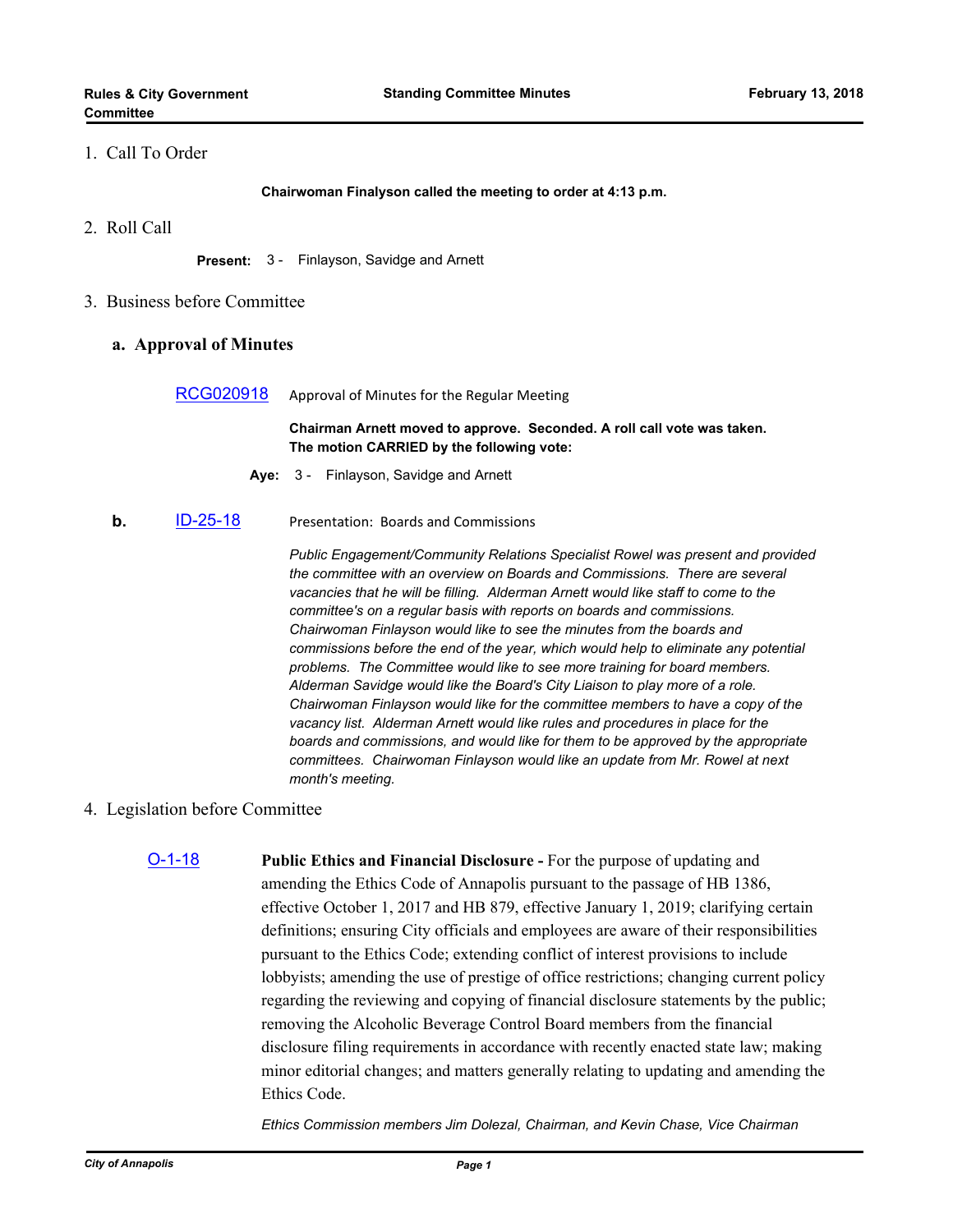*were both present and answered questions from the committee. Their board has (2) vacancies. Joe Budge was present and answered questions from the committee. The Ethic's Commission Amendments were presented. O-1-18 Ethics Code Amendments State Ethics Commission Proposed Amendments AMENDMENT #1 Page 6, line 30, insert "4. A former regulated lobbyist who becomes a public official or employee may not participate in a case, contract, or other specific matter as a public official or employee for one calendar year after the termination of the registration of the former regulated lobbyist if the former regulated lobbyist previously assisted or represented another party for compensation in the matter. This subparagraph does not apply to an individual who is a public official or a member of a board or commission." Page 6, line 31 substitute "34" with "35" AMENDMENT #2 Page 7, line 27, after "office," delete "a former member of the City Council", insert "the former official" AMENDMENT #3 Page 7, lines 30-36, delete "3.A former regulated lobbyist who becomes a public official or employee may not participate in a case, contract, or other specific matter as a public official or employee for one calendar year after the termination of the registration of the former regulated lobbyist if the former regulated lobbyist previously assisted or represented another party for compensation in the matter. This subparagraph does not apply to an individual who is a public official or a member of a board or commission." Rules Committee Proposed Amendments AMENDMENT #4 Page 7, 24, after the second "the City" insert ", for compensation," AMENDMENT #5 Page 7, line 28, after "another party" insert ", for compensation,"* **Arnett moved to recommend with amendments. Seconded. A roll call vote was taken. The motion CARRIED by the following vote:**

**Aye:** 3 - Finlayson, Savidge and Arnett

### 5. Adjournment

*6:05 p.m.*

**Upon motion duly made, seconded and adopted, the meeting was adjourned at 6:05 PM.**